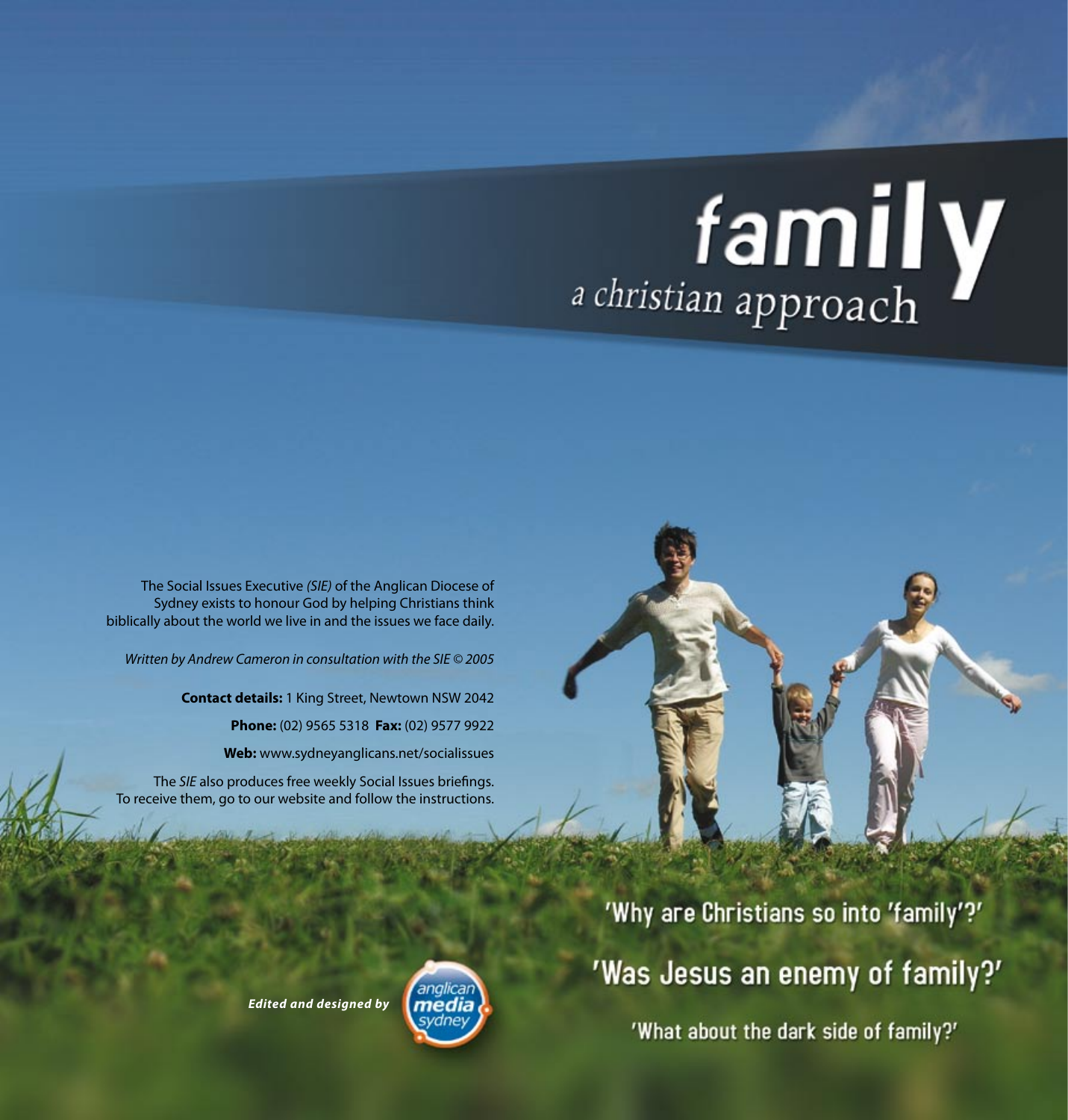

# Can friends be<br>family?



*'Families are an unmitigated disaster! They are where we see child abuse, co-dependence, suffocating emotional manipulation, domestic violence, and all manner of bleakness. Society does us a favour to rescue us from our families.'*

> *'No! Family values are the core of a good society! If we get back to a proper emphasis upon nuclear families, society will stop its moral rot, and the fabric of it will be repaired. God is for families!'*

*'But families don't need a heterosexual marriage to be a family! Any group of people who choose to bond together can be called a family! Single-parent families, gay and lesbian families, blended families, even housemates or groups of friends are all as valid as "traditional nuclear families"!'*

*'Nonsense! Families are only made of blood-ties! It is just pretence to group people other than by their genetic stock. Blood loyalty is the only true loyalty. My loyalty to my family trumps all other loyalties!'*

There are plenty of controversies about family—and to be honest, it is hard to settle them all straight from the Bible, because the Bible has a rich and varied account of family. Many of the above positions could lay claim to various Bible texts to back their position.

This booklet is an attempt to work out what the Bible says about families, because it is unparalleled in its ability to help us observe and understand family life. In this booklet, we hope to outline its unique position on family, which (we think) gives reasons to rethink all the positions above.

In writing about 'family', we don't mean to exclude single people, or to avoid the importance of thinking particularly about children amongst us. We also hope to write booklets about these matters soon! (We do say something brief but important about singleness at the end of this booklet.)

## 1. Does 'pro-family' make sense any more?

Christians have a reputation for being 'pro-family'. But today, such a position often seems to make no sense. For instance, in modern life sex is about what feels good. If actions are good only because of their consequences, then a whole range of sexual behaviours that bring pleasure seem 'good'; so why confine sex to marriage? Christian ethics about sex, marriage and family often encounters problems when Christians have a pro-family position without knowing the deep logic that informs it.

And there are outspoken campaigners against traditional views of family. For some, families have only ever been about parents dominating children. For others, marriage and family is whatever people decide to make it. For many, family is to be moulded to fit our own needs, rather than family being 'something bigger' that moulds us. Marriage, family, and sex become another example of people giving themselves what they want, in the way they want it. (This kind of approach, where morality is only about what the human will wants, is called *voluntarism*. According to voluntarism, *nothing in our fabric* shapes sex, marriage or family: the shape of these things resides solely in human will.)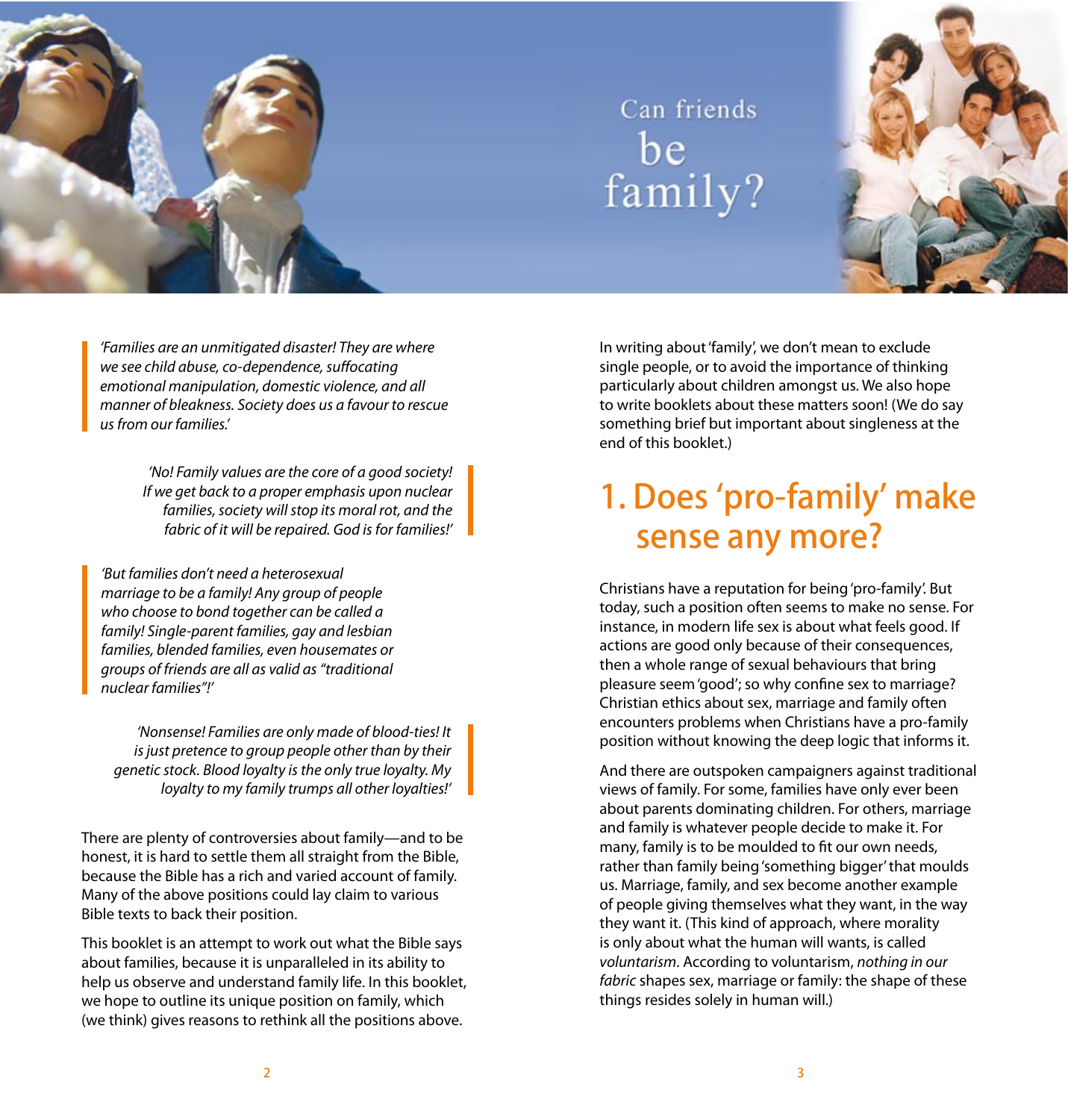## **MAFIA**

Christian thought about sex, marriage and family is not voluntarist. It understands that these things are given by God, to be received gratefully with their proper 'shape' celebrated and enjoyed.

Christians have often disagreed with those around them, and even in ancient times, onlookers found Christian attitudes to sex, marriage and family slightly weird at first. Jesus himself had two interesting, and seemingly opposite, thoughts about marriage and family.

- On the one hand, he willingly affirmed marriage, as did the ancient Israelites and the Old Testament. Jesus points to creation as grounding marriage [Matt. 19:4-6 || Mk 10:5-9], and is seen enjoying a wedding in Cana [John 2:1-11]. He uses bridegroom imagery, which relies upon a positive estimate of marriage [Matt. 9:15 || Mk. 2:19-20, Lk. 5:34-35; cf. Matt. 25:1-10]. He was outrageous in the extent to which he promoted deep marital faithfulness [Matt. 5:27-32, 19:8-9].
- But on the other hand, he praises sexually abstinent singleness. Heaven is a place where "they neither marry nor are given in marriage, but are like angels" [Matt. 22:30 || Mk 12:25, Lk. 20:34-36]. He implies that "marrying and giving in marriage" will cease at the return of the Son of Man, "as it was in the days of Noah" [Matt. 24:36-44]. Some—such as Jesus himself?—have "eunuched themselves" for the Kingdom of Heaven [Matt 19:12]. This affirmation of sexually abstinent singleness is a new turn in Christian thought from that of the Old Testament. Ancient Hebrew has no word for, nor the OT any record of, 'bachelors' and 'spinsters', and no one ever thought of willingly living so as to be without an heir.

Christianity exploded into a pagan Greco-Roman world, which like our current culture, was very interested in sex. Initially, these early Christian notions were troubling to pagan onlookers. But in a comparatively short time, Christian views about sex, marriage and family were embraced by an empire.

the dark side of family life

What the Bible says about these matters is not what most people expect.

## 2. Jesus: friend and enemy of family

When Christians talk about family, it is easy to miss how Jesus' message at first sidelines the demands of family. Family has already been sidelined in the OT, and Jesus almost rudely sidelines his own family in the same way [Deut. 13:6-10 & Lk. 2:49-50]. He had spoken in a similar way to his mother when he was twelve [Luke 2:41-50], and his meaning becomes clearer when he all but publicly disowns her as an adult [Mark 3:31-35; || Lk 8:19-21, Matt. 12:46-50; cf. Jn 2:4]. It is not that Jesus thinks earthly families have suddenly become less important. Rather, he seeks to show what was always the case: the claim of the heavenly Father has always constituted a more primary kind of family.

Jesus constantly uses this truth to disintegrate the temptation to idolize family life [Matt. 10:34-38, || Lk 12:49-53); Lk 14:26; Mk 10:28-31, || Matt. 19:29]. Movies and books about the Mafia offer a good picture of family being an idol: the good of the family justifies all and every other crime. But often, people don't mean to idolize their families. Sometimes the mundane realities of family life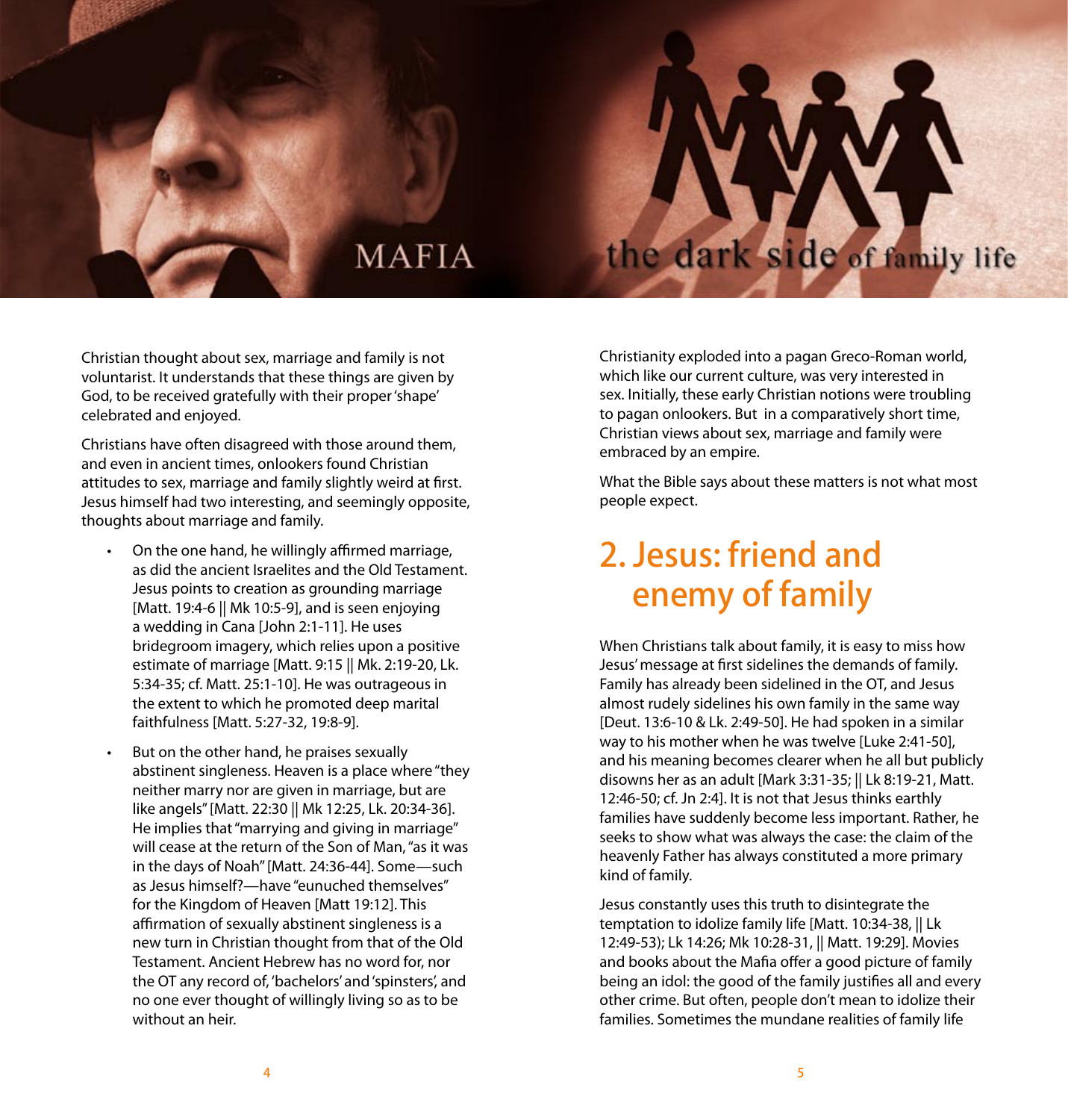

simply anaesthetize people against acting as if anything else matters [cf. Matt. 8:212-22, || Lk. 9:59-62; and Jesus' experience of this, Lk. 4:22-29, || Matt. 13:54-58, Jn 7:41-42].

So is Jesus uniformly negative about family? Not at all! He travels with his mother [John 2:12] and sees to her ongoing care [Jn 19:25-27]. He is 'pro-family' when he insists that responsibilities towards parents must be generously fulfilled [Mk 7:9-13, || Matt. 15:1-9: cf the fifth commandment, Mk 10:19, || Matt. 19:19, Lk. 18:20]; and that marriage commitments must be guarded tenaciously [Matt. 5:27-32; Mk 10:2-12,  $\parallel$  Matt 19:3-9].<sup>1</sup> Jesus' direct response when households are threatened by illness also seems to reflect an affection for families and households [Centurion's servant: Matt. 8:5-13, || Lk 7:1-10; Simon Peter's mother in law: Matt 8:14-15, || Mk 1:29-31, Lk. 4:38-39; widow at Nain: Lk. 7:11-15; Jairus' daughter: Mk 5:21-24 & 35-43, || Lk. 8:41-42 & 49-56].

Jesus is not contradicting himself. His net effect is to say that marriage, and biological family, is the prime unit of life in this 'earthly' age, and must be honoured; but our natural family is not our final family. A Father and a Son call people into their family, as brothers and sisters to the Son.

John's gospel notably reveals the perfect relationships of this divine 'household'. The Father loves the Son [5:20] and teaches him [7:16, 8:28]; and the Son obeys the Father [5:19] and relies upon him [6:57], and both work together to honour the 'family name' and for the salvation of the world [5:21-23,36-37; 8:29; 10:15; 13:31-32; 14:10-13, **17:1-26]**. 2 Also, this divine household includes a third member: the Holy Spirit, who is from both the Father and the Son [John 15:26, and probably John 16:15].

New sons and daughters are adopted into this divine household [Rom. 8:23, Eph. 1:5], and they may join it because the Holy Spirit enables them to become one with the Father and the Son [2 Thessalonians. 2:13; Titus 3:5-6].

This adoption continues the way Israel was adopted first by God [Rom. 9:4]. We can find lodging in this new household [Jn 14:2-3,23], and so 'brother' and 'sister' language is to describe the way believers now think of one another.3

So, we may receive the Holy Spirit and may be joined into a household that we do not genetically belong to. That is a remarkable possibility, and it introduces humanity to the idea that there is a basis for family that is bigger than our blood ties.

## 3. Family throughout the Bible

But even so, the NT's vision of where God is taking his world never annihilates or overturns what we still find in his creation. Marriage, and biological family, do remain the prime unit of social life in this 'earthly' age, as we see when NT churches are always seen as a collection of households. That is, the fact that people are 'brothers and sisters' in Christ is never used to supersede their relationship to their husband or wife or father or mother or children [cf. 1 Cor. 7:10-17].

What is said across the whole Bible about "earthly" families? That question is notoriously difficult at first, because the material is rich and multi-layered. We've thought it easiest, then, to lay out this material by answering three questions that keep appearing in modern discussions of family:

**Is the family 'nuclear'?**

**Is family always 'good'?**

**Are biblical families just an obsolete economic unit?**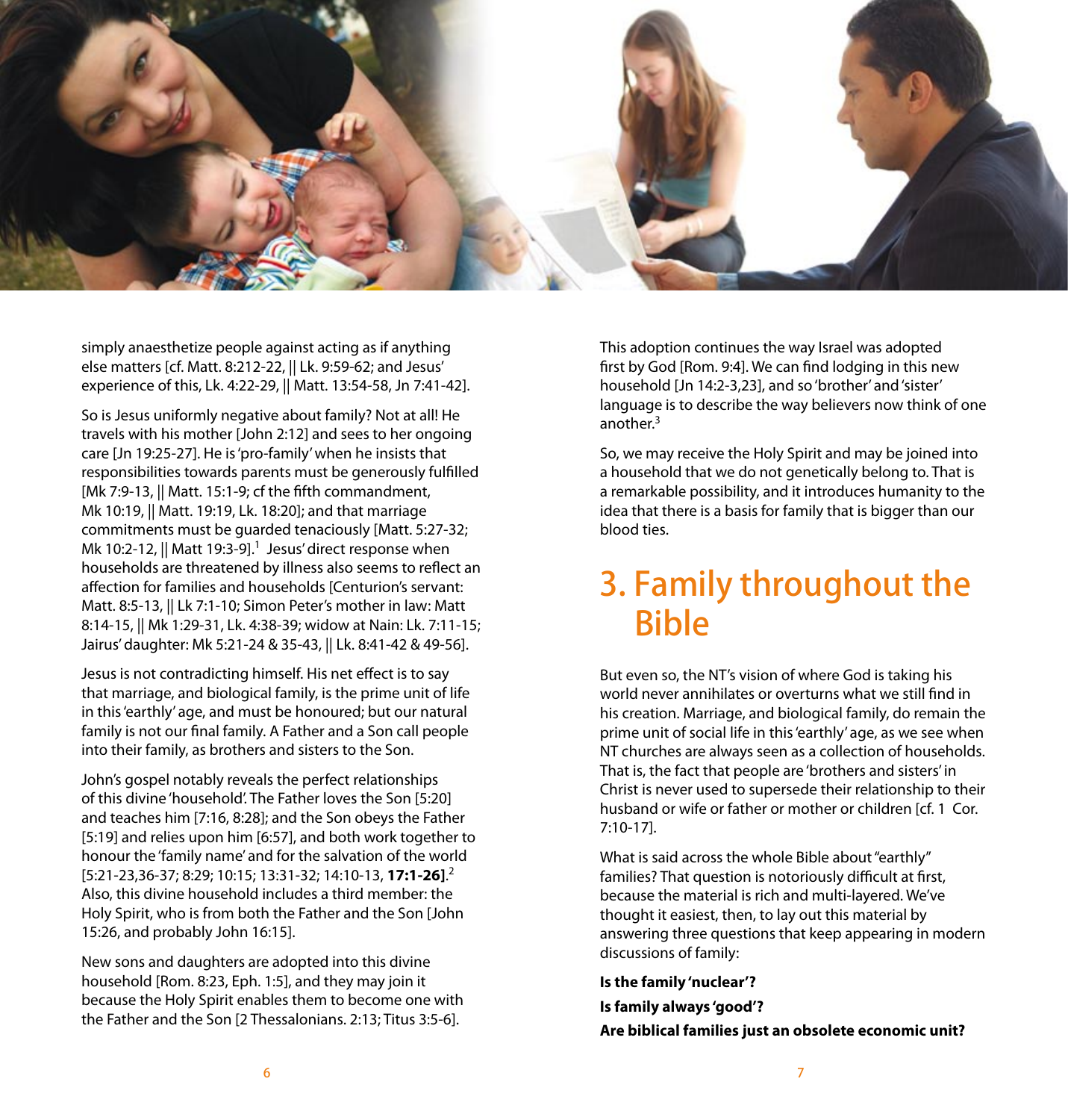

#### a) Is the family 'nuclear'?

The term 'nuclear family' refers to a mum, a dad and their kids. But perhaps two-thirds of the world do not live in nuclear families, and the biblical material portrays an incredible interplay of family forms. Yet Christians have a reputation for defending 'nuclear families' as the most proper sort of family. Do they have any biblical warrant?

There is no OT word for our 'nuclear' family. A person has a mother and father of course, but people are located in clans and tribes.

For example, the young Saul is located within the 'tribe' of Benjamin, the 'clan' of Matri, as the 'son' of Kish, but there is no mention of the small familial unit that comprised Kish and his sons [1 Sam. 10:21]. Does this oddity imply that there is such a deep sense of bond to the wider clan and tribe as to mean that they did not recognise such a thing as a 'nuclear family'? Not necessarily: Saul is described as 'the son of Kish', which obviously locates him in the 'nuclear' family of Kish.

But also obviously, Kish's family are very interconnected with those who surround them in a way that modern 'nuclear' families often are not. In patriarchal times, the boundaries of extended family are very flexible indeed [e.g. Lot's family, Gen. 13:5,8; & cf. 14:14-16; household circumcision, 17:12-13,27; Abimilech's household, 20:17- 18; Abraham's concubines, 22:20-24, and chief servant, 24:2-9; almost too flexible with Jacob and Laban, 31:38- 44?; Jacob's clan (4 matriarchs, 12 half-siblings); and the proto-'levirate' marriage of Gen. 38:8.]

This flexibility is very surprising to many Westerners and it might almost seem to suggest that the boundaries were completely fluid. But of course they were not, because

there is also a very clear confinement of sex to marriage in ancient Israelite communities. Married couples remain central to these extended families.4

However, extended family can become very messy for them. When Tamar is raped [2 Sam. 13], Absalom, Tamar and David seem to coalesce into a family within a family against the rapist, Amnon. The matter is complicated by rape, polygamy and perhaps by the outworking of a curse [2 Sam. 12].

The situation is perhaps reminiscent of some modern families, and reminds us not to romanticise ancient extended families, clans and tribes. It is easy to find societies where the only thing that matters is loyalty to clan and culture, which can turn marriage partners against each other and create indifference to others, or internecine feuding such as we glimpse in the OT [e.g. Judges 19].

The structures of family arrangements change over the course of the Bible. An agrarian culture becomes 'advanced-agrarian' and then urban, in a movement that seems to parallel the Bible's theological movement from a garden [Gen. 1-2] to a city [Rev. 21].

The tribes and clans of rural Israel and Judah give way to the *households* of the urbanised NT. It is generally agreed that these 'households' were places where domestic existence and economic activity coincided, with the household members working on tasks together. This arrangement is very unlike our society, where most of us travel beyond our families to our workplace.

Even so, some pressures in the ancient world must have been similar to our modern pressures. Then, as now, people must be urged to care for elderly parents and for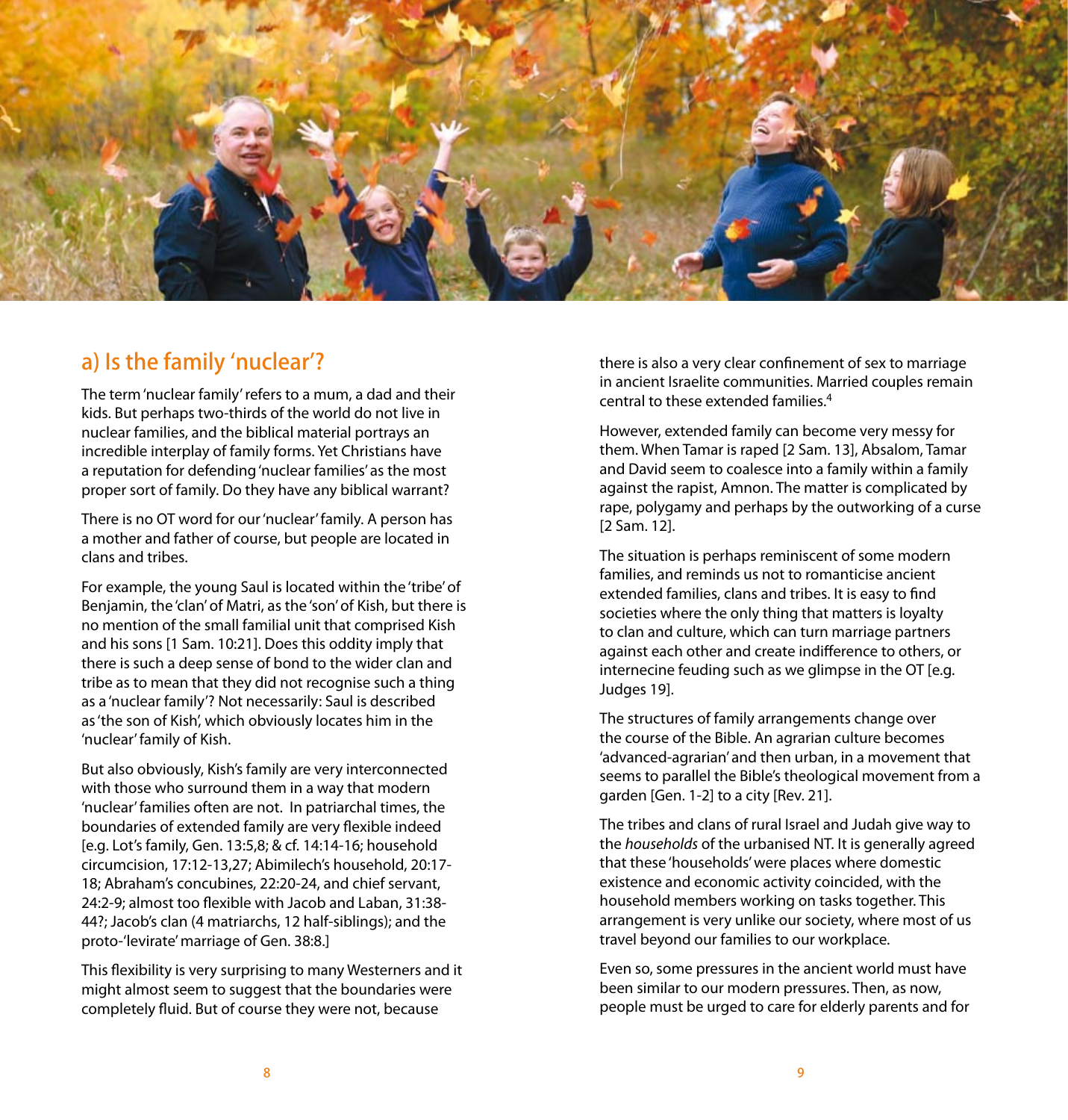# ded fami

widows [1 Tim. 5:3-8]. An 'extended family' or a 'household' does not automatically solve the problems of the aged.<sup>5</sup>

Extended families are less obvious in the NT:

- When Jesus discussed divorce laws, marriage is the core issue. No extended family is on view, only the 'core relationship' that exists between a husband and a wife.
- The apostles travel with wives, without mention of a household [1 Cor. 9:5].
- The 'overseer' 'must' be 'a husband of one wife', 'a good manager of his own house' and the father of submissive, respectful children [1 Tim. 3:1-5]. We can speculate over the boundaries of the 'house'. But the persons mentioned in relation to this man are his wife and his children. The apostle seems to think of the household as having a nuclear 'core'.

The Bible keeps returning to the way families spring from a married man and woman. Indeed, the biblical authors are at pains to protect that relationship [eg Ephesians 5:22-33; 1 Corinthians 7:2-5; Hebrews 13:4; 1 Peter 3:1-7], and its implication for children [eg Col 3:19-21]. It is not wrong, then, to honour 'nuclear families' because in the Bible, families do have a 'nuclear core': a married couple and their children. (We will return below to situations where the married 'core' is disrupted.)

However, the NT 'household' and the OT clan and tribe alerts us that any 'nuclear' family must work very hard to remember that 'mum, dad and the kids' are *not* alone: they are part of a richer tapestry of wider relationships. Remembering this truth is often difficult in Western culture, and opponents of 'nuclear family' are right to observe that nuclear families can be selfish, self-absorbed and insular.

The NT's *final* word on family, though, is not about whether they are 'nuclear' or not. A very diverse group of people, some of whom are single and some of whom are within households, begin to be spoken of as 'one in Christ'. They are on the trajectory to join into a final family with their Father and his Son. Indeed, Jesus tells a man who wants to bury his father to 'leave the dead to bury their own dead, and follow me' [Matt. 18:22]. Christian talk of nuclear 'family values' is a rather strange way to present a faith whose founder talks like that!

## b) Is family always 'good'?

Christian emphasis upon 'nuclear families' and 'family values' sometimes suggests that families are always good, and anything less is bad. But that is not the Bible's teaching. There is an aspect of the biblical account of family that is often overlooked in treatments of 'family values'. A **dark side** to family life emerges almost immediately. By a 'dark side' we refer both to outright evil, and to the many daily acts of carelessness and thoughtlessness that occur within families and which can make family life unbearably difficult. Writers of the Bible are able to note this dark side very realistically.

It appears from Genesis 3 onward. The man blames his wife for his own sin [Gen. 3:12], and a curse signals the start of the war of the sexes [Gen. 3:16b]. The first recorded human death is a first-degree murder between brothers [Gen. 4:8].

The subsequent chapters of Genesis are notable for the *lack* of any ideal families. A strange incident concerning Ham and Noah [Gen. 9:21-27] hints at something unseemly on Ham's part, or excessive harshness by Noah; either way, the breakdown of relationships in this family is all the more poignant after the family's braving the rigours of the flood together.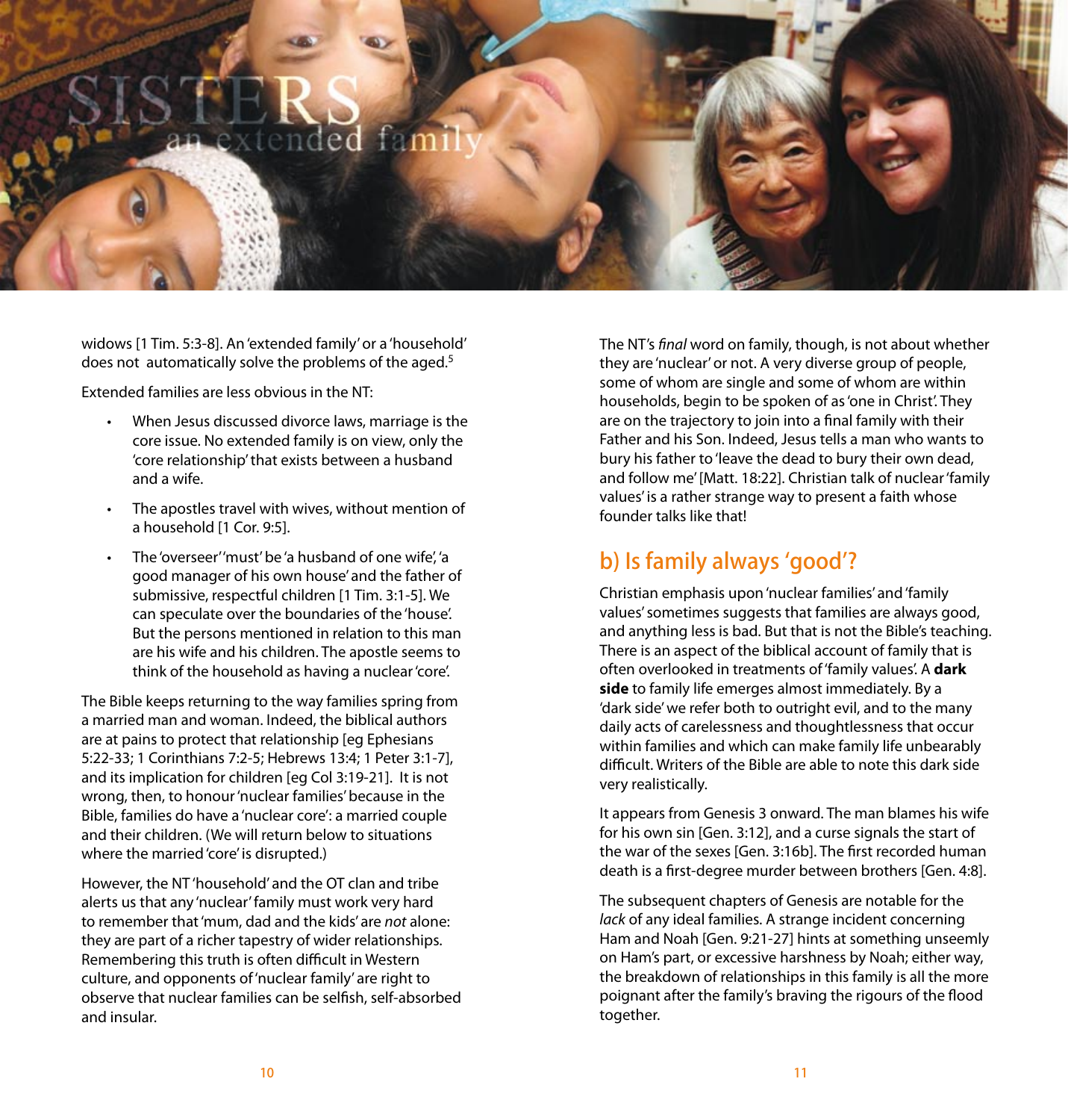Some modern people argue against 'traditional family values' because they have seen and experienced families at their very worst.

They must be taken seriously because of this biblical theme of woe in family life

Space forbids recounting the four-generation saga of Genesis 12-50. The narrative assumes the goodness of family (since the 'plot' is driven by the blessing of descendants); yet the life of this family is riddled with deception, intrigue, sexual impropriety [Gen. 19:31-36; 35:22; 38:18], jealousy and greed. Yet this material depicts God's gracious intention to bless the world through Abraham's dynasty *despite* that family's episodic selfdestructive folly.

Consider also Elkanah the bigamist in the time of the Judges [1 Sam. 1]. In our modern language, his family is 'dysfunctional'. Elkanah gives the infertile Hannah extra food, both as a compensation to her and because she is his favourite. His other wife, Peninnah, though blessed with sons and daughters, is a bitter rival to Hannah. This account directly follows Judges 21:25, where there is no king and everyone does what seems right to them. The point is that the whole land is dysfunctional, and the mess that is Israel extends to its institutions, including its families. Just as Eli is an ineffective father to his sons, so also is Elkanah compromised and marginalised in his polygamous family. We could multiply OT examples. For example, the family of King David continues the 'dark side' theme, while the 'family' of Solomon seems to reduce the practice of polygamy to its most absurd conclusion. Yet these kings were considered to be godly! The implication seems to be—in a broken and fallen world, if this is how the godly behave, then what hope is there for the rest of us (apart from God's rescue)?

The 'dark side' of family is also clear in the wisdom literature. On top of his other troubles, Job is pictured as having to endure an unsympathetic wife [Job 2:9-10]; and the pain of a bad marriage is clear to the Proverbist [11:22? 12:4b; 19:13b; 21:9,19; 25:24; 27:15-16; & 30:23a!], as is the pain of wayward children. The OT canon closes with a messianic promise, couched in terms of salvation from family strife [Mal. 4:6].

The 'dark side' of family reappears within the Gospels, such as the machinations of Herodias [Matt. 14:3-12, || Mark 6:17- 29; cf. Lk. 3:19-20]; a squabble over inheritance [Lk 12:13- 15]; the hubris of two sons [Lk 15:11-32]; and the ambition of a mother [Matt. 20:20]. Jesus himself experienced family tension [Mk 3:21, Jn 7:3-4]; and for Jesus' followers, life in his service will sometimes exacerbate such sinfulness.

The 'dark side' remains in evidence in the epistles, from the man sleeping with his father's wife [1 Cor 5:1], to a lack of parental respect [2 Tim. 3:2] culminating in matricide and patricide [1 Tim 1:9].

Some modern people argue against 'traditional family values' because they have seen and experienced families at their very worst. This biblical theme of woe in family life means that *their objections must be taken very seriously!* Dysfunctional families don't merely damage the individuals in them, they affect other relationships throughout our lives, and in this way damage whole societies.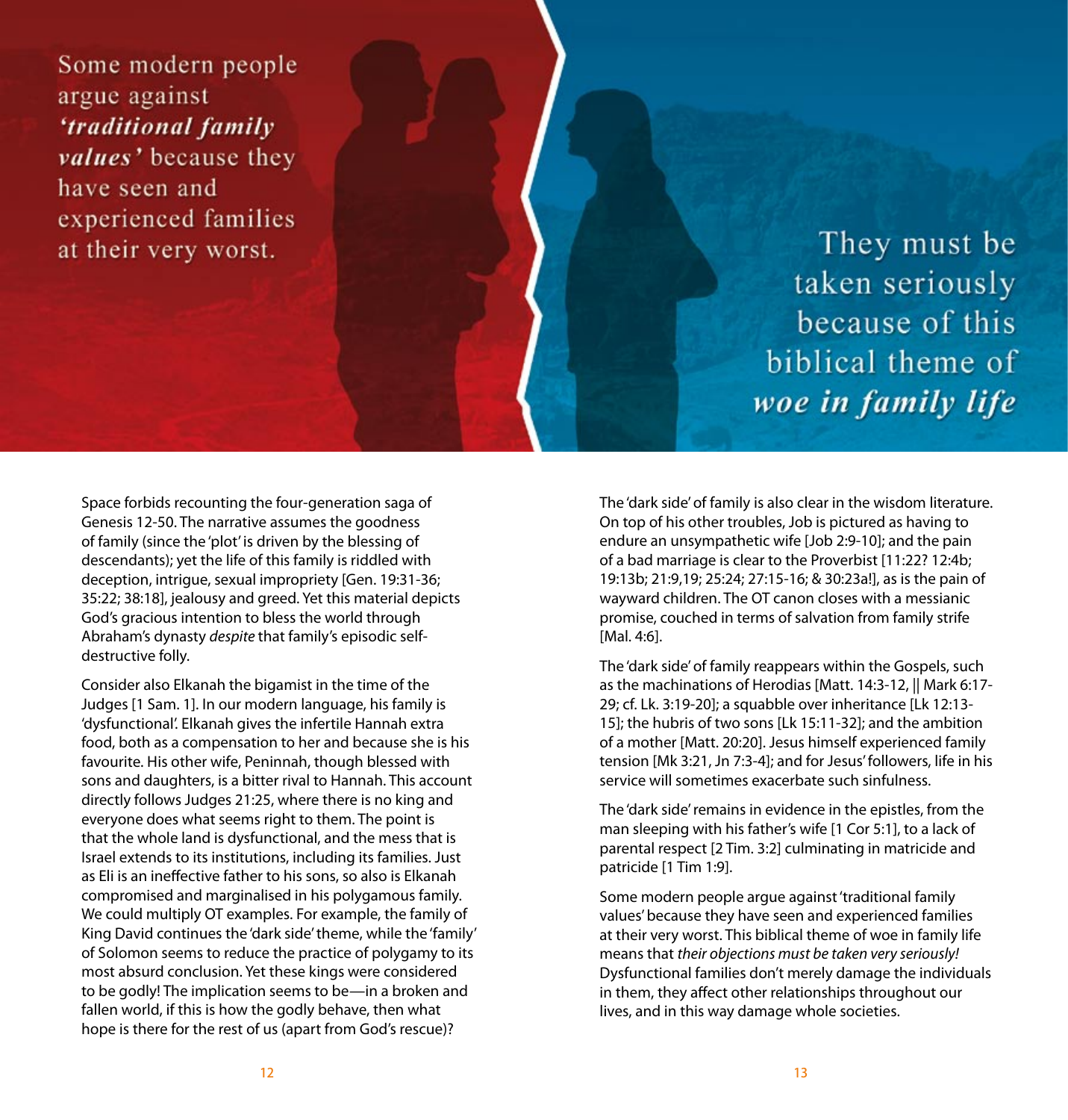# repentance forgiveness

But the biblical authors do not conclude that families are a 'lost cause'. They look forward to the redemption of the family. They look forward to new life in the life of families and households in this age [e.g. Col. 3:18-22; Eph. 5:21-6:9; 1 Pet. 3:1-7]; and the wedding scenes at the end of time [Rev. 19:7-9, 21:2] resolve the status of family. As Paul taught in Ephesians 5, so also in Revelation: the real and final wedding is between Christ and his people. Here, the family's 'nuclear core' is writ large, and all the longings of marriage are met in that relationship. The dark side of family is gone for good.

This blessing can erupt into the present, as families rediscover each other again through the power of the Christian good news. By turning away from sin and rebellion against God, by repentance and forgiveness to God and each other, family members can find and love each other all over again (in ways that seemed impossible when the 'dark side' ruled the family).

### c) Are biblical families just an obsolete economic unit?

Throughout both Testaments, we see glimpses that the operation of biblical families and households have economic connections. The economics of agrarian life are very different to the economics of our own post-industrial society.

The relationships of agrarian families develop in connection with common work on economic goals for the household. whereas modern families send representatives elsewhere for economic purposes. Hence modern families might not participate in common tasks, and find that their various economic tasks distract them from their intra-family relationships, rather than helping those relationships.

**Families:** based on an economic system that no longer exists?

Therefore some say that families are basically obsolete, and they think we are mistaken to look to the Bible on family. Are they right?

The integrity of households is honoured in many ways. Marriages, new lives, dead relatives, and lands are all honoured [Ex. 1:17,20; 20:17 (tenth commandment); 21:22; Lev. 21:1-4; 25:47-49; Deut. 20:7, 21:10-14, 25:5-10; Num. 27:3-11]. Details can be complex [e.g. Ex. 21:3-11, 22:16- 17], but modern readers can't help noticing the way land plus a family unit does seem to give rise to one *economic*  unit.

But OT family units protected their landholdings primarily because they were understood to be blessings from God, not merely because they were economically necessary [cf. 1 Ki. 21:1-3!]. There are of course economic overtones: these families worked this land, and there is a direct threat to their survival if it is taken away. But they do not seem to think of economics as the 'main game'. To have land is to share in the blessing of God. That is the primary category of its valuation, and we should not overstate the importance of their economic interdependence.

Using economics as the main lens through which to view family life distorts what we see. We, like the families of the OT, are bound together by a many things. The means of human interdependence might include activities of labour and finance, but these two hardly exhaust the list of activities that bind us together.

Indeed modern Australians are unconvinced by the claim that the modern family must bow to post-industrial economy. Some recent reports contend that workplace demands have reached the point of non-compliance for many, and otherwise rapacious workplaces are being forced to comply with the needs of family. A major Australian bank is increasing 'family-friendly' job-sharing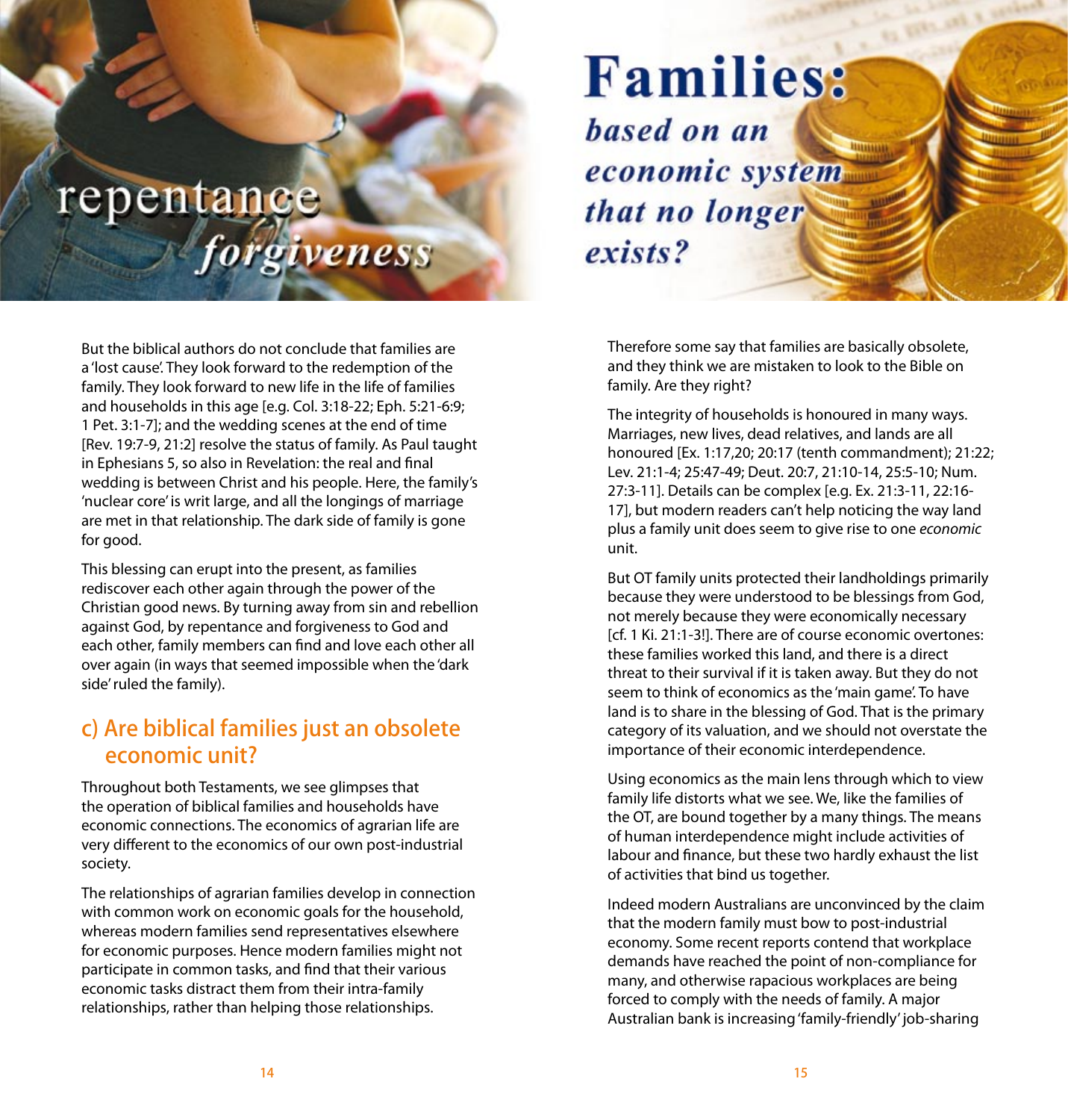Using economics as the main lens  $\mathcal{D}$ through which to view family life distorts what we see.



and part-time work. An ACTU survey finds that "eighty per cent of Australian employees want more family friendly workplace laws and a cap on long working hours". Another survey finds that people illicitly use sick-leave to balance work and family.<sup>6</sup> People notice the natural blessing of family, and seek to defend it by fair means and foul.

Working on a farm together as in the OT, or some equivalent economic task, would not necessarily bring families together. Indeed 'the family business' can take the form of nepotism and organised crime, and can in its own way also create familial and social dysfunction. That our modern work practices send us beyond the home can actually help to show us what matters beyond our family.

Christian ethicist Stanley Hauerwas thinks that modern families try to compete with the modern economy in a way that disintegrates families. Post-industrial families overcompensate by overstressing romantic ties of familial affection, to the point of frequent psychological dysfunction because more is asked of the family than can be borne by the bonds of affection alone.<sup>7</sup>

But Christians have another activity that binds them together. In the NT 'household codes' [e.g. Col. 3:18-22; Eph. 5:21-6:9; 1 Pet. 3:1-7], it is not economic activity or the need to survive that is at the heart of family life. Instead, we see that the new 'heart' of the household is made up of activities of spiritual care. Through this care, people find forgiveness, restoration and healing.

# 4. Families today

In the light of what we've seen, it is not hard to understand a family as the first and smallest social unit. It has what has been called a 'corporate personality'

as its members interrelate with each other; yet it also honours individual importance, while teaching them their responsibilities toward the wider collective (church, neighbourhood, state).

The 'clan and household' conceptions of the Old and New Testaments seem to exemplify just such an 'interrelational' view. On the one hand the integrity of the household, with its 'nuclear' core of marriage is demarcated and defended; but on the other hand this unit is explicitly woven into a wider people—first the clans and tribes of Israel, then the Christian people within the Roman state. Households are explicitly instructed to notice, welcome, respect and care for strangers and other non-family in various ways, thereby preventing the 'Mafia' view of clan.

The Christian Scriptures gave the modern West an understanding of family as a boundaried entity, generally with a married couple at its core, but whose boundaries are 'semi-permeable' enough to adopt new non-biological 'kin', and to promote and encourage interaction with people outside the household.

The following implications arise.

## a) A 'nuclear core' ?

Christian thought will be careful in its handling of the 'nuclear family' which is why we've spoken of a 'nuclear core' to family. And, we don't mean that each family must have a nuclear 'core', but that *we would expect a healthy human society to have many families with such a 'core'.*

It is important to phrase this claim correctly. Ruth and Naomi (both of whose husbands had died) were obviously a 'family' of sorts, even without a nuclear 'core', and perhaps with the right kind of assistance, could easily have remained so without any difficulty. Nevertheless,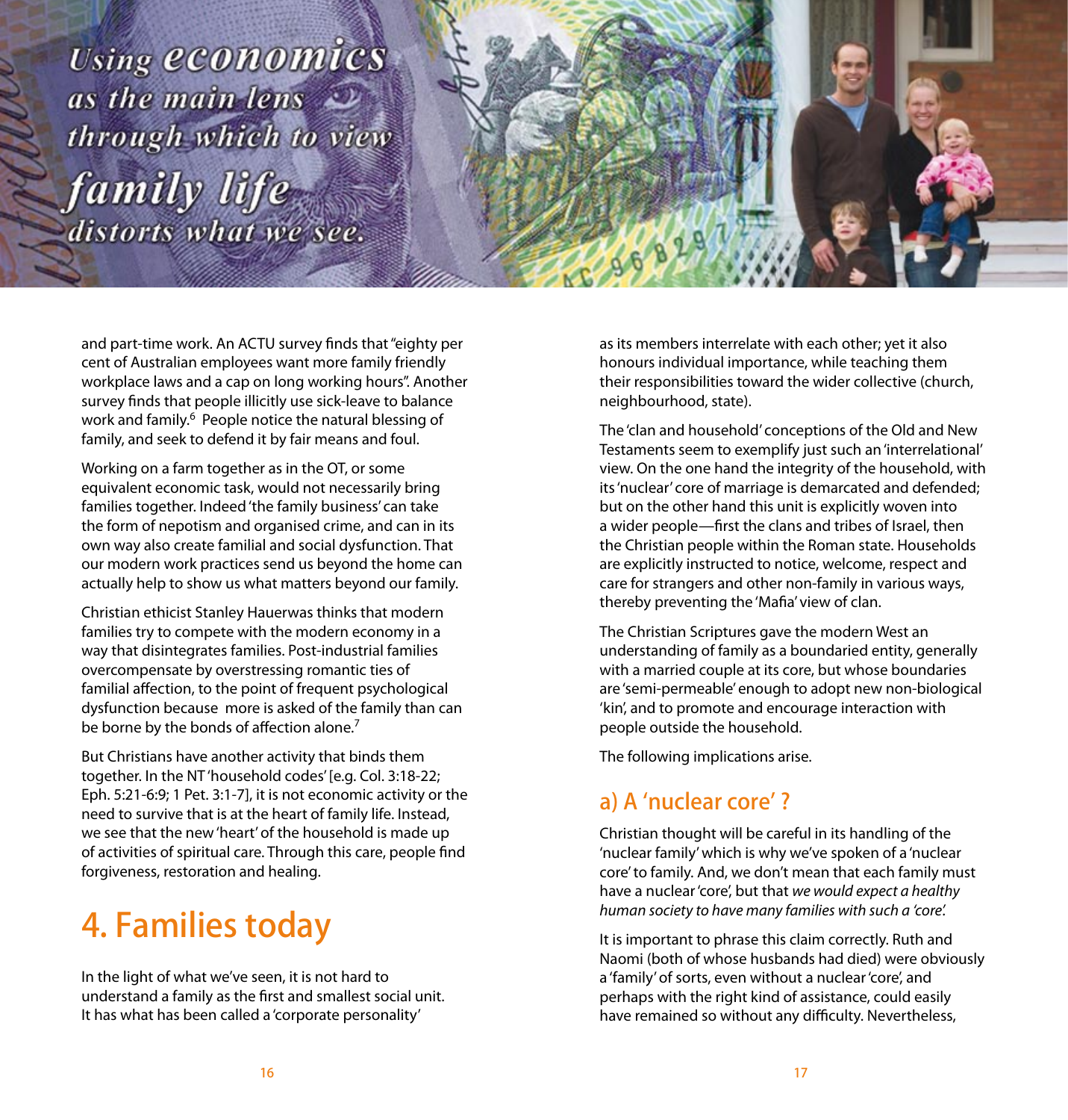

something seems to have gone wrong in a society that does not naturally produce and keep a large proportion of families with a 'nuclear' core...

... although a good society accepts and supports family without a 'nuclear core'

we would not understand their kind of family as representing the bulk of Israelite society; and indeed the plot structure of Ruth pivots upon the tragedy of their situation. Admittedly, the tragedy has a lot to do with economics (i.e. there is a famine and no men to provide); but even if Ruth and Naomi were modern working women, there would remain an element of tragedy: for the companionship of marriage, and the hope of more children, is gone.

Therefore perhaps we can say something like this. *While a 'good' society must accept, support and care without prejudice for families without a 'nuclear' core, something seems to have gone wrong in a society that does not naturally produce and keep a large proportion of families with a 'nuclear' core.* 

Government can assist to set some (not all) of the conditions under which such families can proceed, and should be called to do so. But the identification of these conditions is difficult, and Christians need to take care not to have unrealistic expectations about how much a government can do to help.

Perhaps then Christians do better service to Australia by outlining those conditions for healthy family life which no government can set, and by weaning public and politicians off the delusion that government is the final authority in these matters. Such an approach might therefore commit Christians to direct their efforts into (a) discovery or production of Christian instruction about the kinds of personal godliness that seem to sustain and promote family life, and (b) research into the arena of 'family studies' to discover what is working for families, and the relationship of these findings to Christian theology and teaching.

### b) An 'attack' upon the family?

It might be mistaken to frame all modern problems as some kind of conspiratorial 'attack' upon the family. Is anyone in Australia seriously advocating the destruction of the family? Perhaps a few virulent fringe-voices are, but on the whole, many 'radical' proposals seem rather to stem from the quest for an alternative to painful childhood experiences of family (e.g. freedom from abusive men), or represent desperate and possibly misguided attempts to shore-up family (e.g. State-run full-time childcare to counter intolerable economic pressures). Attempts to define family as, simply, any collective of people who choose to go by the name of 'family' for a time possibly reflect a deep yearning for the bonds of family, and a deep pessimism about the possibility of an ongoing, loving and safe family characterised by faithfulness, grace and real commitment.

As well as sounding a bit paranoid, the language of 'attack upon the family' actually trivialises the problem. The 'attack' upon the family began in the human heart in Genesis 3, as witnessed by the 'dark side' of the Bible's teaching about family. It might be a genuinely new and surprising strategy for conservative Christians to proclaim the Bible's acknowledgement of the dark underbelly of family life (a biblical theme that seems to be absent when some speak of 'Christian family values'). Such a willingness to admit to the 'dark side' of family, while at the same time acknowledging the goods of family life, would blunt the more virulent attacks on family and affirm the deepest yearnings of the rest, while at the same time holding out hope that those yearnings can start to be met in families that know the gospel.

Christian thought is generally both world-affirming and world-denying. That is, Christian thought celebrates the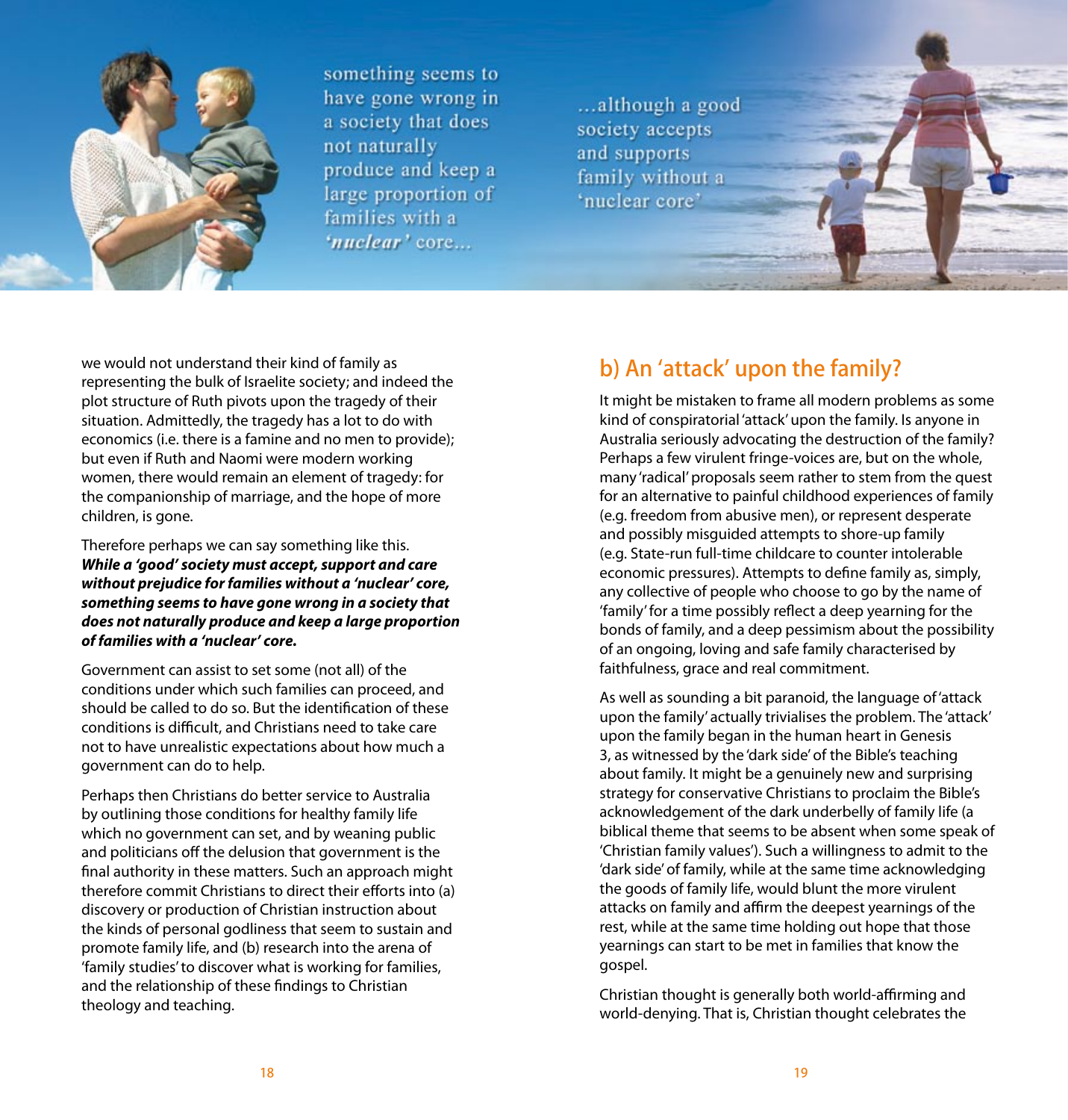

good things God has stitched into life on earth, and it points to the future 'world' of God's kingdom that is even better than our current version! So it is with the family. God schools us in the preciousness of other people in two ways, by both 'affirming' and 'denying' something about families:

- God schools us to enjoy and be competent in our family responsibilities. The calling of the married is to be married well, and to nurture children well. Until the Lord returns, family is the primary place for nurturing the preciousness of other people. Family is the 'first church', and churches becomes places where families of the married are strengthened, honoured and assisted.
- But God schools us to see beyond our own family. By calling together a church of many tribes, peoples, nations and languages, and by calling me to serve others within that church, we learn to recognise the preciousness of others beyond our own family.8 (Indeed, it is hard to see how such recognition can be found elsewhere than in the Christian gospel, since when left to its own devices, humanity seems naturally to gravitate toward exaltation of the lonely individual or to harsh servitude of some tribe.) In this way, churches can truly be said to become the 'family' of each *single* person. *Single* people, in turn, have a ministry to the churches. They show us how it is possible to relate deeply across ties of blood and kinship. They show families how God's family takes precedence over the bonds of tribe, clan and blood that so easily divide us.

So whether by strengthening the family of the married, or by being the family of the single, each church shows how we can live in a world where we accept the authority of Jesus Christ and so find our true humanity.

## 5. Conclusion

We have begun to see the Bible's unique position on family. On the one hand, it is a great blessing from God which grounds communities by sustaining and nurturing its members. On the other hand, it is prone to terrible vices: families can distract people from God, its members can turn upon each other and/or cause people to neglect the outside world. Yet God loves to restore families to good health and points people to greater membership in his greater family.

A society – even its single members – needs to do all it can to produce and keep a large proportion of families with a nuclear core. But in a fallen world the "dark side" wrecks families, and society also needs to care for and sustain them.

For their part, families need to work out how to look beyond themselves, so that their family becomes a blessing for the world, not just for itself.